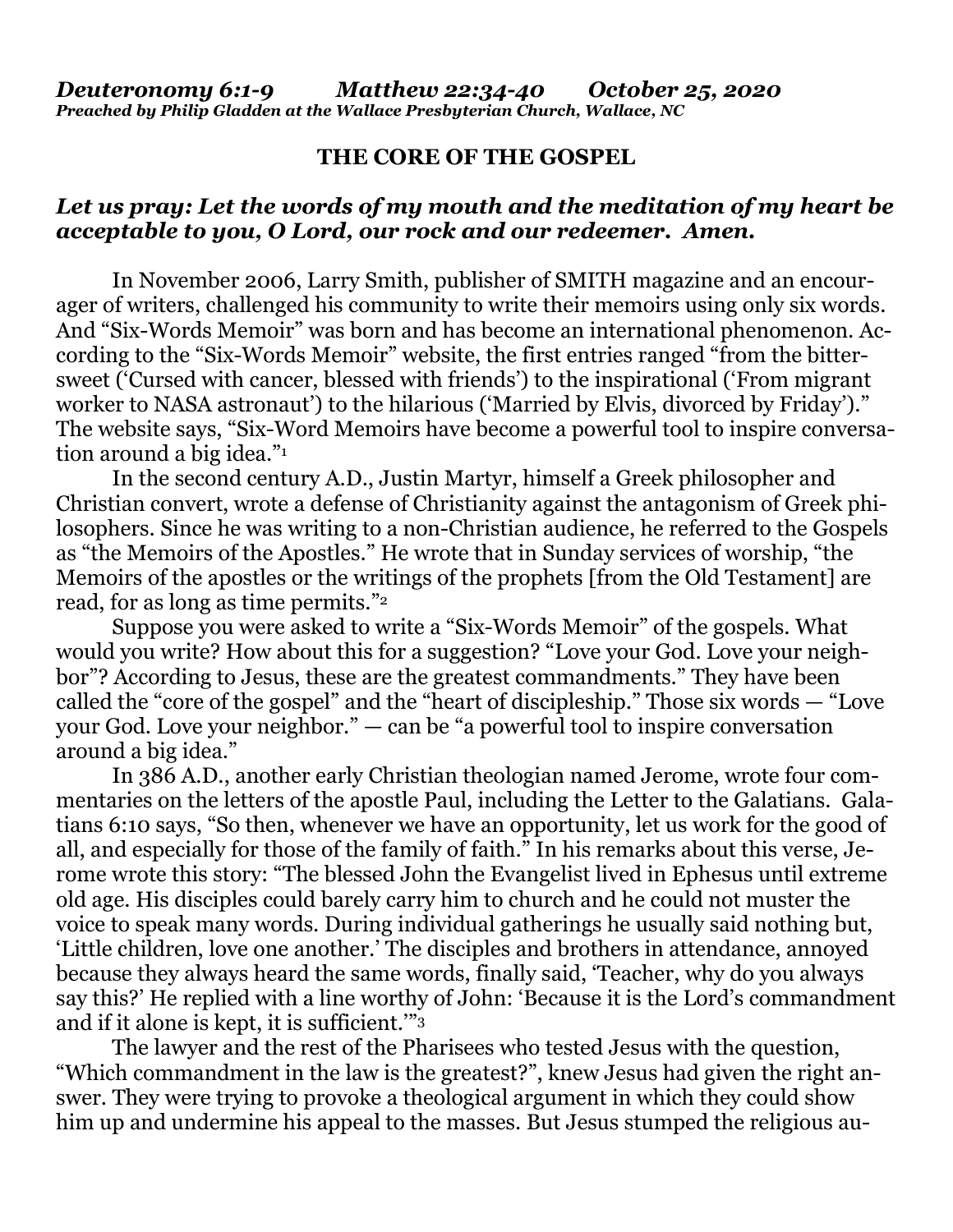thorities, not because he taught something brand new and mysterious, but something well-known and fundamental — "Love your God. Love your neighbor." — taken straight from the Hebrew scriptures.

It is said that at the time of Jesus, the Pharisees had developed 613 laws to govern everyday life and help the people live in a right relationship with God. Maybe the lawyer wanted to tie Jesus up in knots and make him lose his way in that maze of regulations. Maybe the lawyer hoped Jesus would alienate some folks in the crowd by picking this law over that law. Maybe the lawyer, on behalf of the Pharisees, wanted to "prove" to the people that they had the right answers and that Jesus was a misguided teacher.

Maybe it was all of the above. But, in his answer — "Love your God. Love your neighbor." — Jesus cut to the core of the gospel. And he underlined his message by telling those experts in God's law, "On these two commandments hang all the law and the prophets."

Think about walking into your house. Maybe you have a coat rack on your wall or standing in the corner just inside your back door. Your arms are full of groceries or you're shaking out a wet umbrella or your dog is pulling on her leash or you're just tired at the end of a long day. You shrug off your coat and, almost absent-mindedly, hang your coat on the coat rack. Obviously, if the coat rack wasn't nailed to the wall or standing in the corner, your coat would wind up in a pile on the ground. The same thing would happen if you weren't careful in hanging up your coat. Listen to how The Message translates Jesus' summary statement: "These two commands are pegs; everything in God's Law and the Prophets hangs from them."

What peg do you hang your life on? What is your guiding principle that organizes your life, gives your life meaning, informs your day-in and day-out choices, and guides you in your moral and ethical life? When Jesus tells us to "love God with all your heart, and with all your soul, and with all your mind," he means for us to love God with everything we've got and to love God in an integrated way. We want to compartmentalize our lives (or we think we can compartmentalize our lives) so that one area doesn't intrude on another. We want to divvy up our time and energy and parcel out our loyalties. Besides leading to a splintered and exhausting way of living, when we compartmentalize our lives — especially when it comes to loving God and neighbor — we end up making God's claim and command on our lives just one more thing to factor in. But, as Jesus teaches and the scriptures make clear, "Love your God. Love your neighbor" is at the very heart of our identity as followers of Jesus Christ.

Don't you wish Jesus had given us some kind of list of what to do so we could know for sure that we "love our God and love our neighbor"? But this story is so typical of Jesus. The truth is unavoidable, but how we live out the truth is something we have to figure out. In my own journey of faith, I finally concluded that these great commandments that Jesus teaches are what it's all about. That's not an original thought and maybe it doesn't strike you as a great revelation. But it was a turning point for me a few years ago. After years of wandering through the maze of "shoulds" and "oughts," to hear again "the core of gospel" was both freeing and challenging. Freeing, because "love